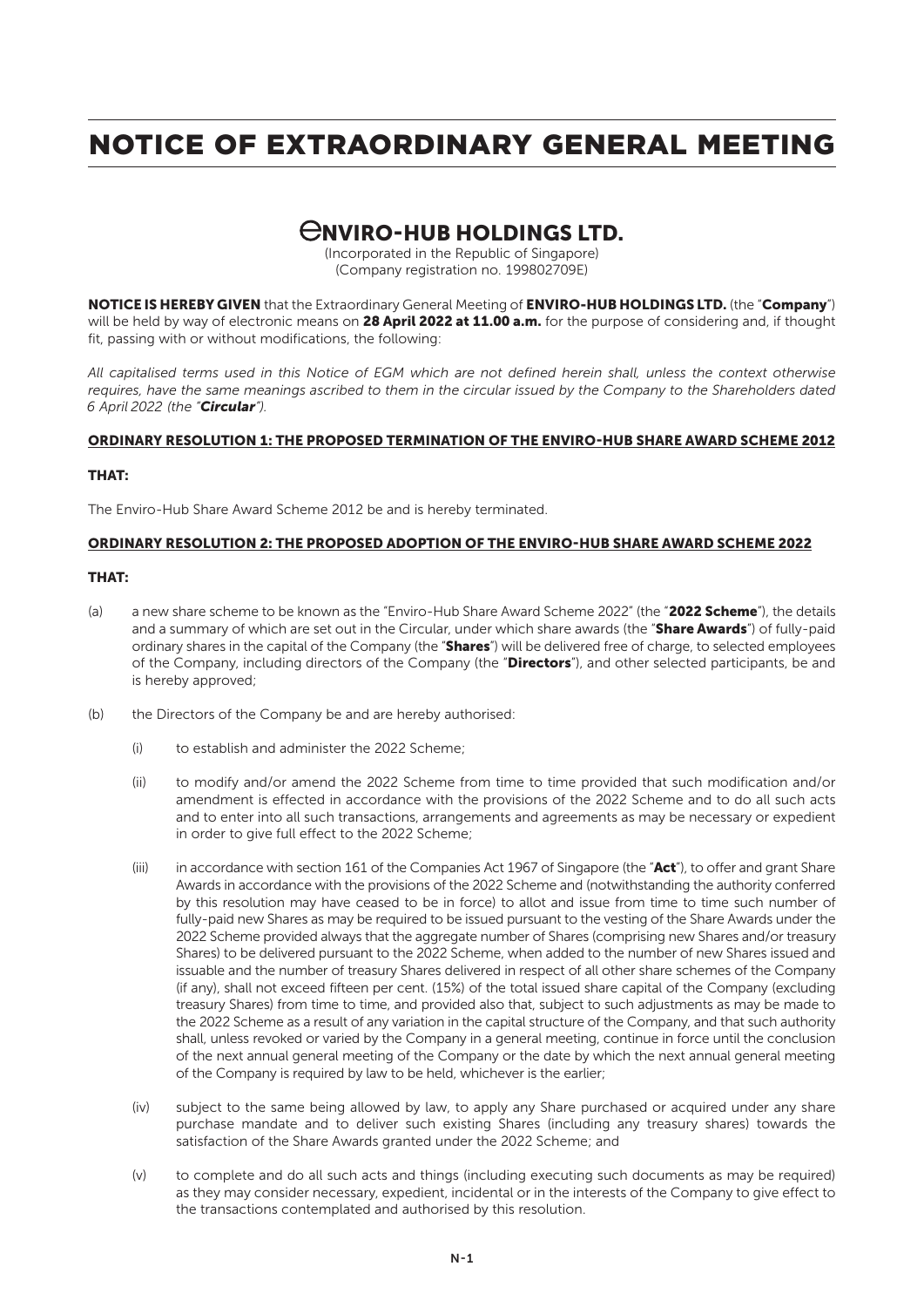### ORDINARY RESOLUTION 3: PROPOSED PARTICIPATION OF CONTROLLING SHAREHOLDER

**THAT** subject to and contingent upon the passing of Ordinary Resolution 1 above, approval be and is hereby given for the participation in the 2022 Scheme by Mr. Raymond Ng Ah Hua, a Controlling Shareholder (as defined below) on the following terms:

- (a) Proposed Date of Grant: Any time no later than three (3) months from the adoption of the 2022 Scheme
- (b) Number of Shares granted pursuant to the Share Awards: 22,994,930 Shares to Mr. Raymond Ng Ah Hua
- (c) Vesting Period: Pursuant to the rules of the 2022 Scheme, the vesting period for the Share Awards will be decided by the Scheme Committee on a case-by-case basis, in its absolute discretion,

and approval and authority is hereby granted to the Scheme Committee to determine and prescribe the performance target(s), the performance period during which the prescribed performance target(s) are to be attained or fulfilled and the vesting period in relation to the grant of Share Award to Mr. Raymond Ng Ah Hua.

In this notice, "Controlling Shareholder" means a person who (a) holds directly or indirectly 15% or more of the total number of issued Shares excluding treasury Shares in the Company. The Singapore Exchange Securities Trading Limited may determine that a person who satisfies this paragraph is not a Controlling Shareholder; or (b) in fact exercises control over the Company.

Shareholders should note that the approval of Ordinary Resolutions 1 and 3 is conditional upon the approval of Ordinary Resolution 2. As such, if Ordinary Resolution 2 is not carried, Ordinary Resolutions 1 and 3 will not be carried.

### SPECIAL RESOLUTION 1: PROPOSED AMENDMENTS TO THE CONSTITUTION OF THE COMPANY

### THAT:

- (a) the regulations contained in the New Constitution of the Company as set out in Appendix B to the Circular be and are hereby approved and adopted as the constitution of the Company in substitution for, and to the exclusion of, the Existing Constitution; and
- (b) the Directors and each of them be and are hereby authorised to complete and do all such acts and things (including executing such documents as may be required) as they may consider necessary, expedient, incidental or in the interests of the Company to give effect to the transactions contemplated and/or authorised by this resolution.

BY ORDER OF THE BOARD ENVIRO-HUB HOLDINGS LTD.

Joanna Lim Lan Sim Company Secretary

6 April 2022 Singapore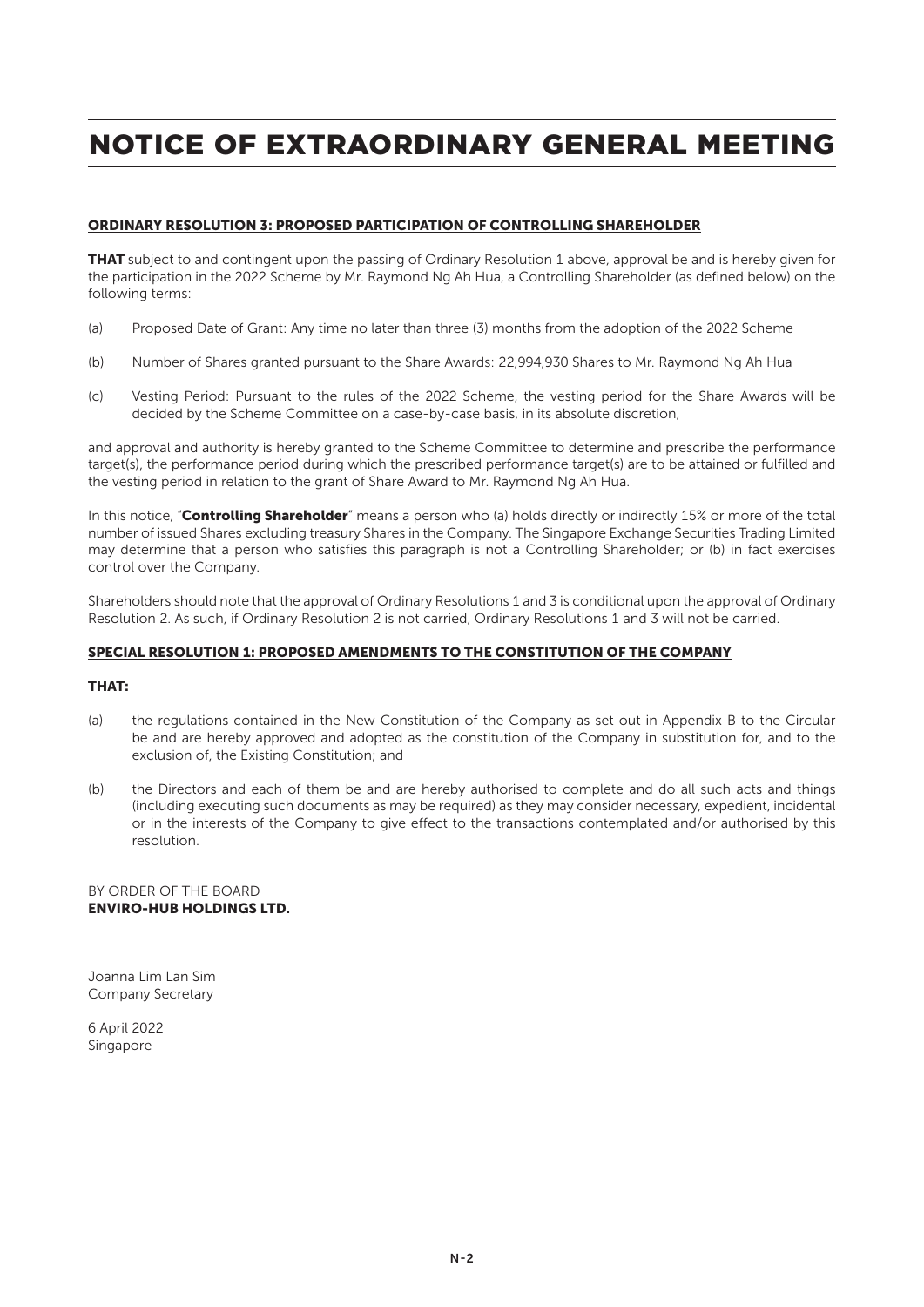#### Important notes on the Extraordinary General Meeting ("EGM") to be held by electronic means:

#### (A) Pre-Registration

- 1. The EGM is being convened, and will be held, by electronic means pursuant to the COVID-19 (Temporary Measures) (Alternative Arrangements for Meetings for Companies, Variable Capital Companies, Business Trusts, Unit Trusts and Debenture Holders) Order 2020 (the "Alternative Arrangements Order").
- 2. In line with the Alternative Arrangements Order, members will not be able to attend the EGM in person. Members will be able to watch the proceedings of the EGM through a "live" webcast via their mobile phones, tablets or computers or listen to these proceedings through a "live" audio feed via telephone. In order to do so, members who wish to watch the "live" webcast or listen to the "live" audio feed must pre-register by 11 a.m. on 26 April 2022, via email to info@enviro-hub.com. Following authentication of their status as members, authenticated members will receive email instructions on how to access the webcast and audio feed of the proceedings of the EGM by 27 April 2022. Members who do not receive an email by 5 p.m. on 27 April 2022 should contact the Company at the following email address: info@enviro-hub.com.

#### (B) Submission of Questions

3. Members who pre-register to watch the "live" webcast or listen to the "live" audio feed may also submit questions relating to the resolutions to be tabled for approval at the EGM. Please note that members will not be able to ask questions at the EGM "live" during the webcast and the audio feed.

All questions by must be submitted by no later than 11 a.m. on 16 April 2022 to the Company:

- (a) via email to: info@enviro-hub.com; or
- (b) via post, to the Company's registered address at  $3$  Gul Crescent, Singapore 629519.

For verification purpose, when submitting any questions via email, members MUST provide the Company with their particulars (comprising full name (for individuals) / company name (for corporations), email address, contact number, NRIC / passport number / company registration number, shareholding type and number of shares held).

The Company will endeavour to address the substantial queries from members prior to, or at the EGM and upload the Company's responses on the SGXNet at the URL https://www.sgx.com/securities/company-announcements. The minutes of the EGM, which including responses to substantial queries from the Members which are addressed during the EGM, shall thereafter be published on SGXNet at the URL https://www.sgx.com/securities/company-announcements and the Company's corporate website at http://www.enviro-hub.com/, within one (1) month from the conclusion of the EGM.

Investors who hold shares through relevant intermediaries as defined in section 181 of the Companies Act, 1967, including SRS Investors, can submit their questions in relation to any resolution set out in the Notice of EGM upon pre-registration, however, they should, in addition to pre-registering, approach their respective agents at least seven (7) working days before the EGM, so that the necessary arrangements can be made by the relevant agents for their participation in the EGM.

### (C) Submission of Proxy Form

- 4. A member will not be able to attend the EGM in person. Members (whether individuals or corporations) who wish to exercise their voting rights at the EGM must appoint the Chairman of the EGM as their proxy to attend, speak and vote on their behalf at the EGM. In appointing the Chairman of the EGM as proxy, members (whether individuals or corporations) must give specific instructions as to voting, or abstentions from voting, in the form of proxy, failing which the appointment will be treated as invalid.
- 5. The Chairman of the EGM, as proxy, need not be a member of the Company.
- 6. The instrument appointing the Chairman of the EGM as proxy must be submitted to the Company in the following manner:
	- (a) via email to: info@enviro-hub.com; or